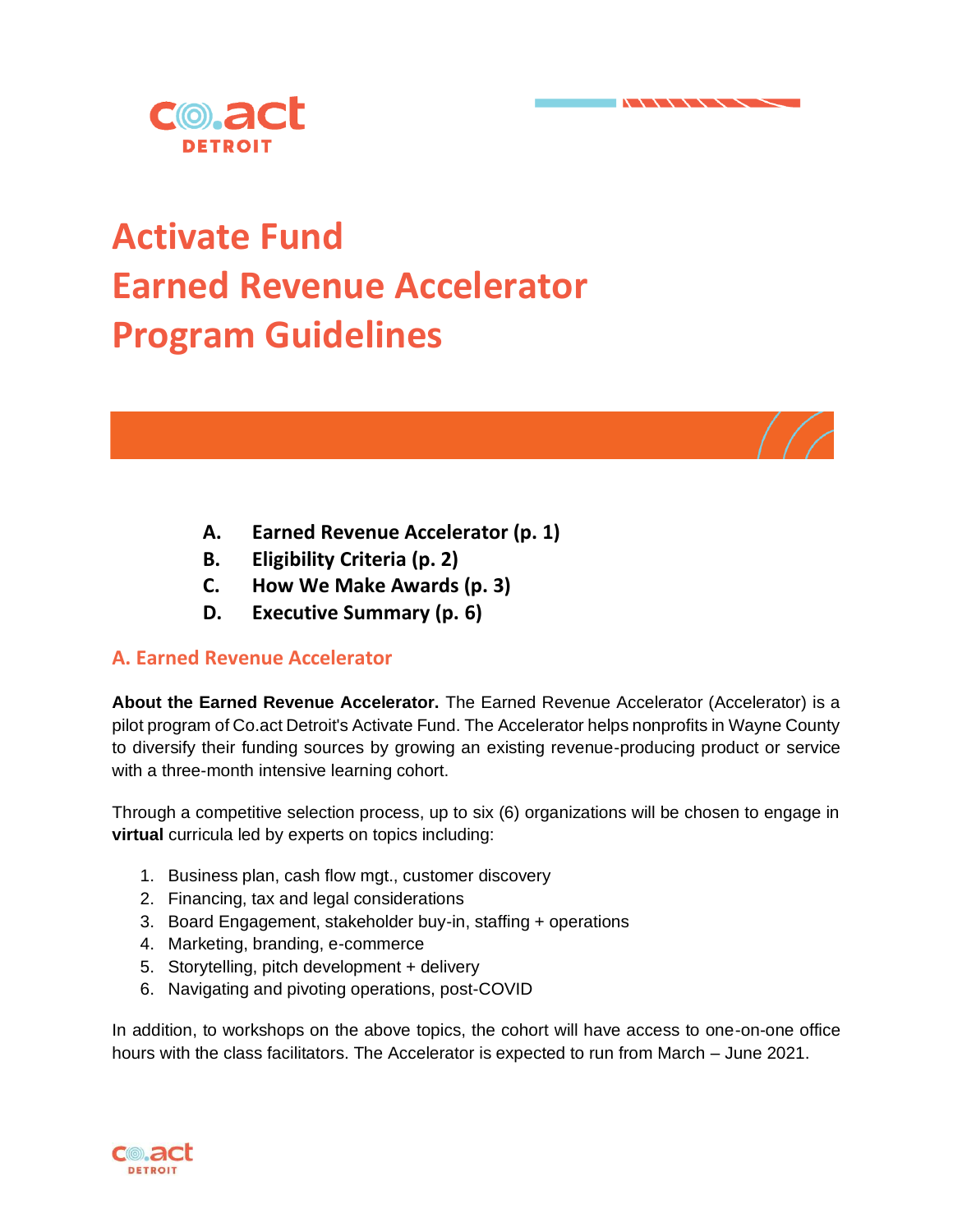Participants in this cohort can expect to walk away with the following elements to advance their revenue generating idea(s):

- Business Plan + Cash Flow Projections
- Impact Measurement Criteria + Metrics
- Pitch Deck + Pitch Ready
- Branding + Design Materials
- Opportunity to receive a cash award to advance idea(s)

Participants are expected to:

- Attend the twelve-week virtual course, which includes three hours of live, virtual office hours per week. We recommend organizations assign two leadership staff to attend each class so that in the event of emergency, no participant organization falls behind.
- Participate in a final project/pitch event.
- Submit a copy of final business plan, cash flow analysis, pitch deck and design materials to Co.act Detroit staff.

We highly encourage full, live participation to ensure that key foundational content is delivered. However, Co.act staff and class facilitators will work with awardees on a case-bycase basis in the event an awardee organization cannot attend all sessions.

#### **NOTE: Out of concern for public health, all program classes, office hours and events will be provided virtually.**

#### **Accelerator Timeline**

- Applications launched (Jan 11, 2021)
- Applications close (Jan 29, 2021)
- Notifications to Awardees (Early-March 2021)
- Awardee On-boarding (March 2021)
- Curriculum (March May 2021). Curriculum includes a rotating bi-weekly cadence of 3 hour workshops and one-on-one office hours, switching every other week.
- Pitch Preparation (Late-May 2021)
- Pitch Competition Video Posted (May-June 2021)

# **B. Eligibility Criteria**

#### **You must meet the following to be eligible:**

- 1. **501(c)(3) Status:** Organizations must be a registered 501c(3) in good standing with the IRS
- 2. **Geography Served:** Organizations must serve at least one community within Wayne **County**
- 3. **MVP:** Organization has at least 1 Minimum Viable Product (MVP) or Service

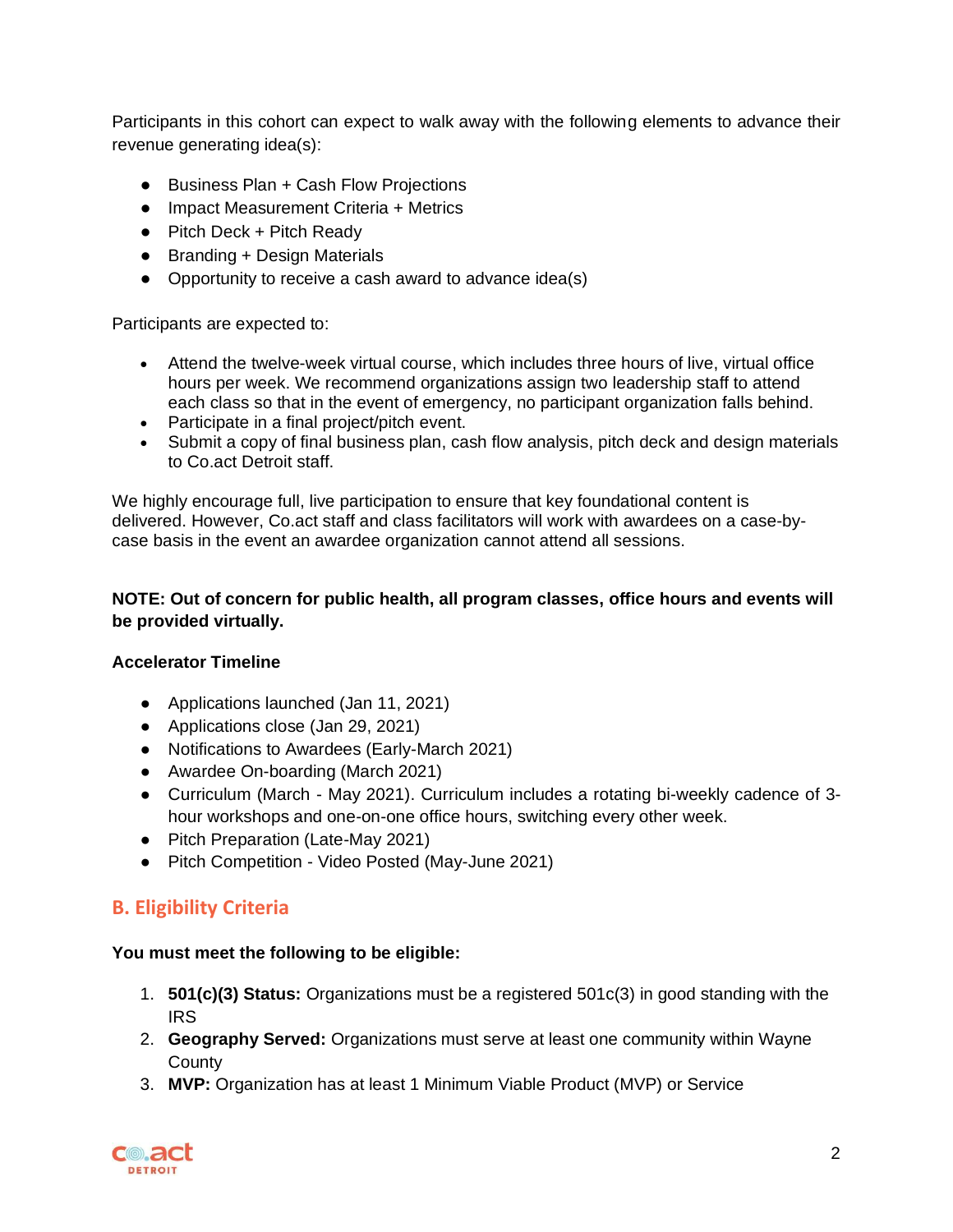4. **Commercial Sales History:** Organization is selling the product or service (not donation based) and has at least six months of commercial sales history\*

> \*NOTE: This history does not have to be within the last 6 months. We recognize COVID-19 may have significantly impacted operations. There are no restrictions on what year the 6 months of sales history occurred.

5. **Customer Discovery:** Organization has identified a target customer profile and completed minimal customer discovery

## **Who is ineligible to apply?**

- 1. Individuals.
- 2. Organizations that require a fiscal sponsor.
- 3. Organizations that discriminate on the basis of race, color, religion, gender, national origin, citizenship status, age, disability, sexual orientation or veteran status.
- 4. Organizations that require membership in certain religions or advance a particular religious faith (Faith-based organizations may be eligible if they welcome and serve all members of the community regardless of religious belief.)
- 5. For-profit organizations or organizations operated to benefit for-profit organizations.
- 6. Community college, college and university programs that concentrate primarily on degreegranting activities. Academic institutions may be eligible if they provide other programs beyond primarily degree-granting activities that serve a broader community.

# **C. How We Make Awards**

#### **Overview of Process:**

There are two steps to the Earned Revenue Accelerator application process:

- 1. Submit your application
- 2. Committee review and selection

#### **STEP ONE: SUBMIT APPLICATION MATERIALS**

Applications will open on January 11, 2021. The application will begin with preliminary questions to determine eligibility. If your nonprofit meets all requirements, you will be directed to the full application. Applications must be submitted online through **Submittable** at **www.submittable.coactdetroit.com** by 11:59pm EST January 29, 2021.

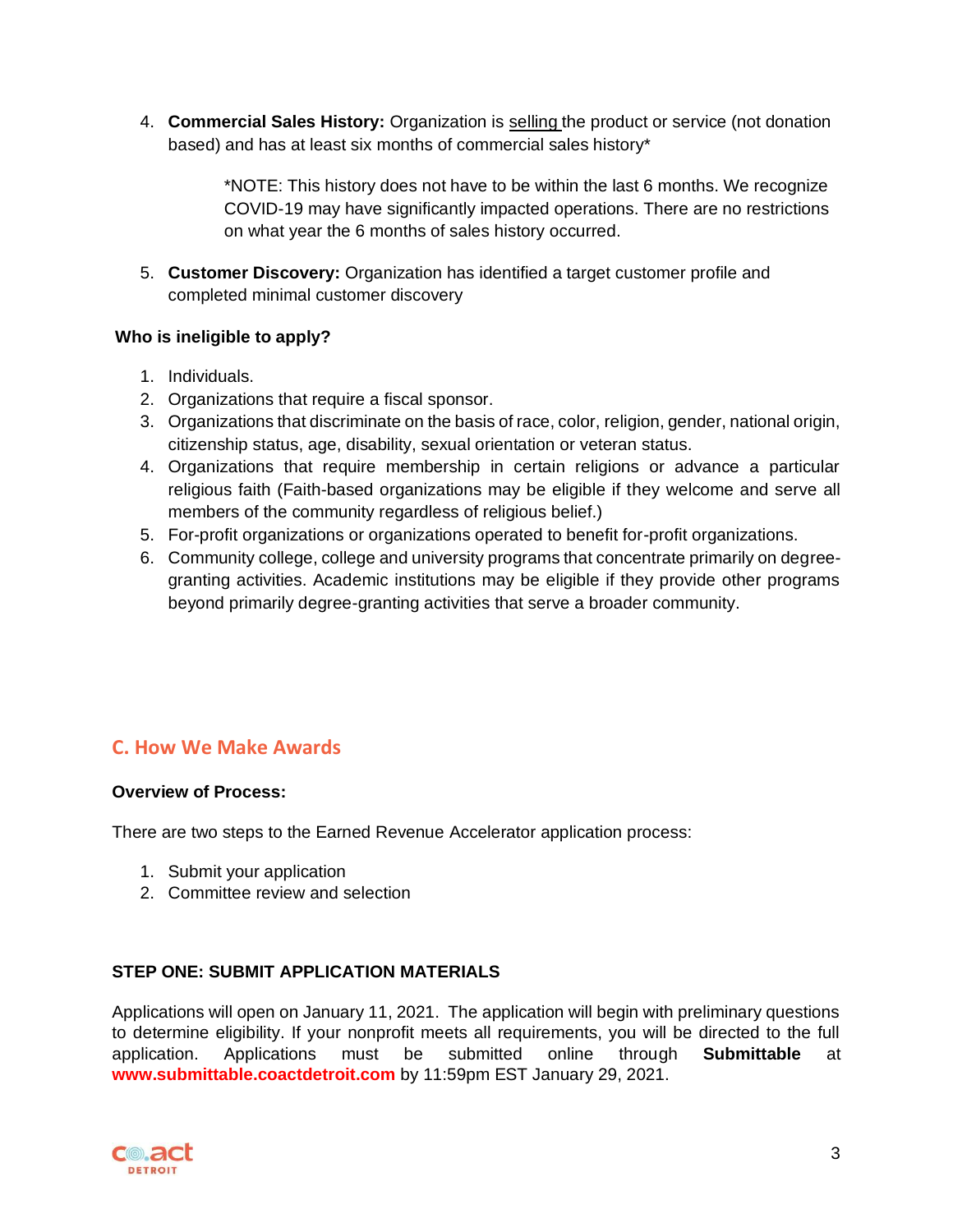## **Application Checklist:**

Applications must answer all required questions and attach:

- 1. Cover letter signed by executive or board leadership
- 2. Six months of consecutive commercial sales history (not required to be the last six months)\*
- 3. IRS 501(c)(3) federal tax-exemption letter
- 4. Organization's diversity/equity/inclusion philosophy (visit the Application Appendix for examples)
- 5. Operating budget for current fiscal year

**\*NOTE: This history does not have to be within the last 6 months. We recognize COVID-19 may have significantly impacted operations. There are no restrictions on what year the 6 months of sales history occurred.** 

*Incomplete/partial applications will not be considered and deemed ineligible.* 

**Application Confirmation:** Applicants will receive an automatic confirmation email after submission. It may take several days to process applications. Please note that an email address is required to receive confirmation that an application has been received.

## **STEP TWO: COMMITTEE REVIEW AND SELECTION**

We expect to receive a highly competitive pool of applications from across Wayne County. Awards are provided on a competitive basis. Not all who apply will be awarded. All applicants will be competing for up to six (6) available cohort slots. The following outline describes our selection process and criteria for the Earned Revenue Accelerator program.

- Every eligible application will receive at least two scores from the review committee.
- Applications with the highest scores will be considered 'finalists' by the review committee and will be advanced for a final review by the jury.
- The jury will take into account aggregate scores as well as applicant's organization and leadership demographic data to ensure a diverse and representative grantee cohort that fosters a culture of peer learning is selected.
- The jury will convene for a discussion and make a final recommendation to Co.act for grantee awards. Co.act reserves the right to make final decisions regarding grant awards**.**

**Scoring Criteria:** Applicants will be scored based on **four** criteria:

- 1. **Demonstrable viability and demand** for the product or service Is there reasonable market demand for this product or service?
	- i. Yes, there is ample market demand for product or service

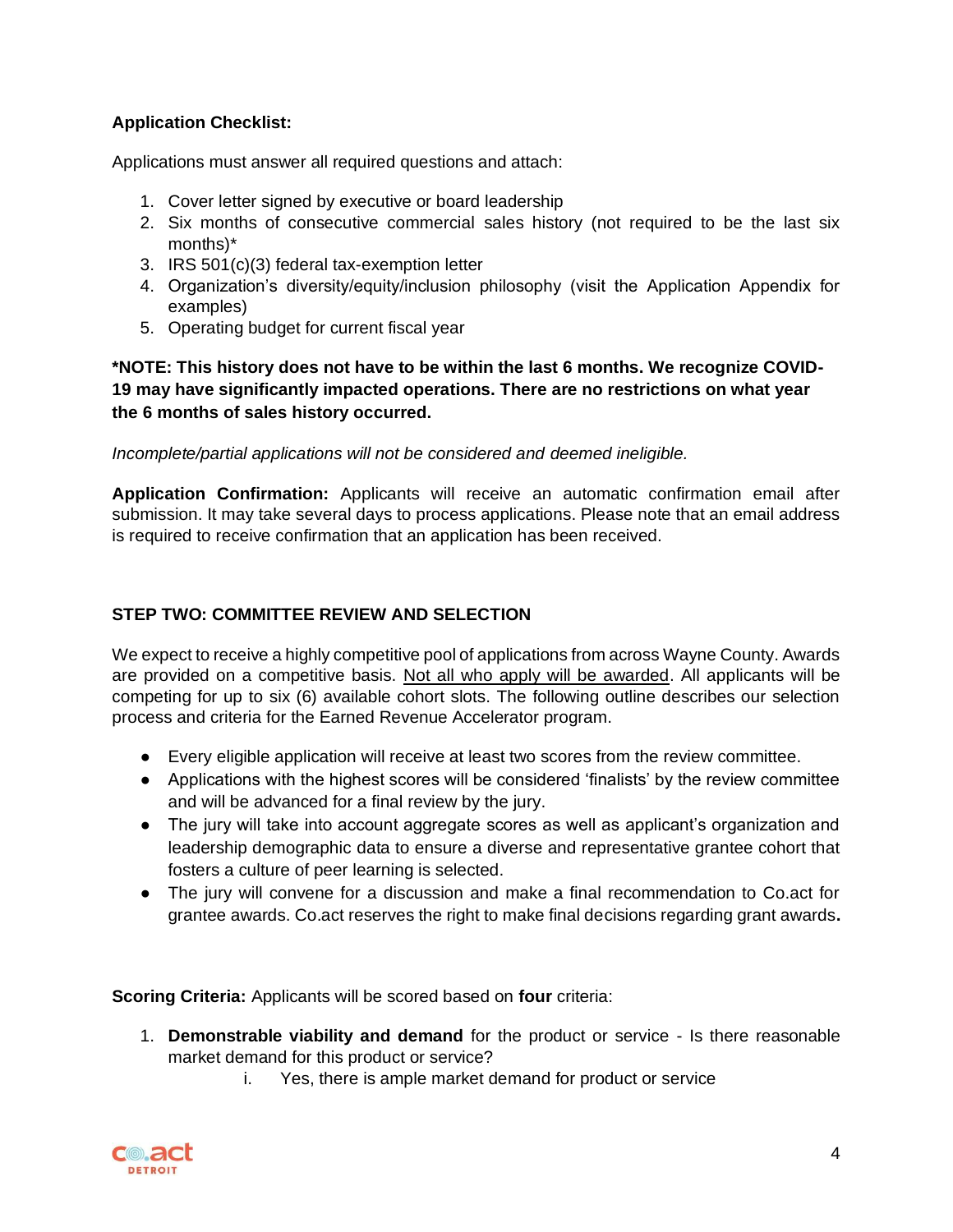- ii. There is some evidence of market demand for product or service. Additional customer discovery or product refinement may be required.
- iii. No, there is insufficient evidence of market demand for this product or service
- 2. **Demonstrable and Catalytic Impact** Will this award help fulfill the organization's mission? Will participation in this accelerator help the organization's ability to implement or grow a viable earned revenue stream?
	- i. Very Impactful
	- ii. Somewhat Impactful
	- iii. Not Impactful
- 3. **Capacity to Participate** Can this applicant participate in an intensive 3-month cohort (through June 2021)?
	- i. i. Barring unforeseen circumstances, yes
	- ii. Possible but I have concerns (i.e., organization does not have dedicated staff to this program, etc.)
	- iii. This applicant cannot participate for the three-month cohort period
- 4. **Alignment with Co.act Values\*** Does the applicant demonstrate alignment with Co.act's Values?
	- i. Very aligned
	- ii. Somewhat aligned
	- iii. Not aligned

#### *\*See 'About The Activate Fund' section at the end of this program guidelines document*

**Representative and Diverse Grantee Cohort -** It's important to Co.act that as a whole, the cohort of selected grantee organizations be diverse and representative - both in terms of the communities they serve (e.g., organization size, geography served, years operating, etc.) and individual leadership (racial and gender equity).

In addition to the above criteria, Co.act may select the final awardees to ensure a diverse mix of:

- Budget size
- Market Sector
- Product/Service
- Beneficiary serving
- Diversity of organization demographics

#### **Expectation of Participants**

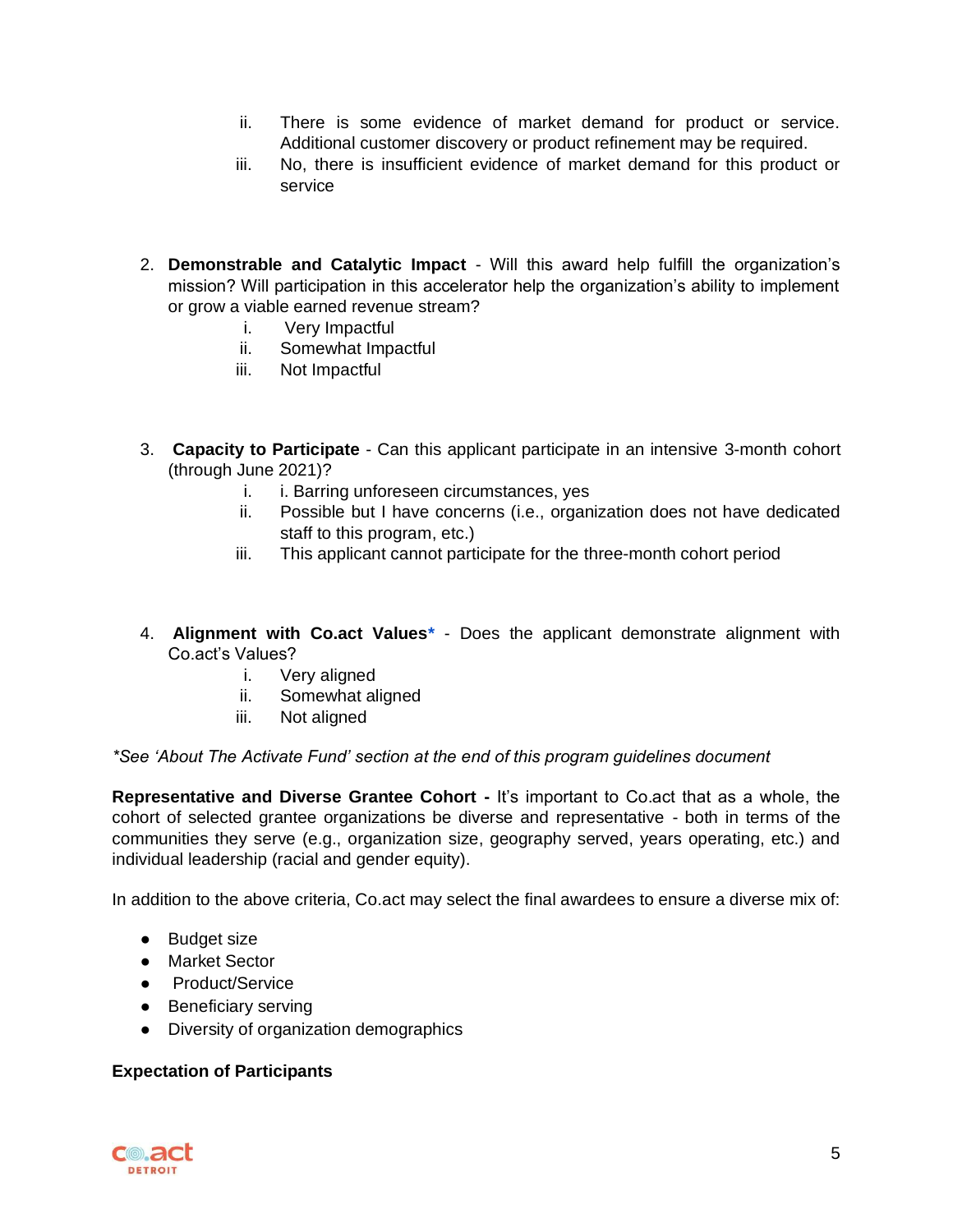Participants will be expected to participate in all aspects of the program, including such activities as sharing their story through media / promotion of the Activate Fund. These types of opportunities will be determined after participants are announced. All participants are expected to sign a participation agreement, which contains the detailed terms and conditions of the Earned Revenue Accelerator program.

### **Confidentiality**

Applicant proprietary and confidential data will not be shared beyond the purposes of review during the selection process and providing business support. Applicant data will not be sold.

#### **Disclaimer**

The information contained herein is subject to the actual documents and the written terms and conditions of the Activate Fund program, as the same may be amended from time to time. Co.act Detroit reserves the right to make the final determination of any person's or organization's eligibility and/or qualifications for program benefits, and to make allocation of program benefits as it may, in sole discretion, deem appropriate.

If you would like more information on the Earned Revenue Accelerator, please contact activateinfo@coactdetroit.org or call 313-789-1386 Ext 300.

# **D. Executive Summary**

#### **About the Activate Fund**

Co.act Detroit is shaping a grantmaking strategy for investing in nonprofit organizations and collaborative action in the nonprofit sector. As part of this strategy, Co.act Detroit is launching the Activate Fund Earned Revenue Accelerator to enhance nonprofit organizations' capacity to effect transformative impact in their communities. Inspired by recommendations from the report "Building a Network: Recommendations for Redefining Capacity Building in Southeast Michigan," our grantmaking strategy focuses on strengthening nonprofit capacity in two ways:

- 1. Build Nonprofit Organizations' Internal Capacity to Fulfill Their Missions. We believe that nonprofit organizations must have their internal needs met before they can effectively meet the needs of the populations they serve. The report identified these 7 capacity areas impact nonprofits' ability to meet mission: Talent, Operations, Funding & Resources, Organizational Culture, Strategy & Planning, Program Development, Leadership & Governance.
- 2. Build Nonprofit Organizations' Capacity to Work Collaboratively. We believe that working in collaboration allows nonprofits to multiply strength, resources, and knowledge. This leads to transformative impact beyond the scope of what a single organization could achieve working on its own.

Like the recommendations in 'Building a Network,' Co.act Detroit's grantmaking strategy is founded on a deep commitment to advancing racial and social equity - both within the nonprofit sector and in local communities.